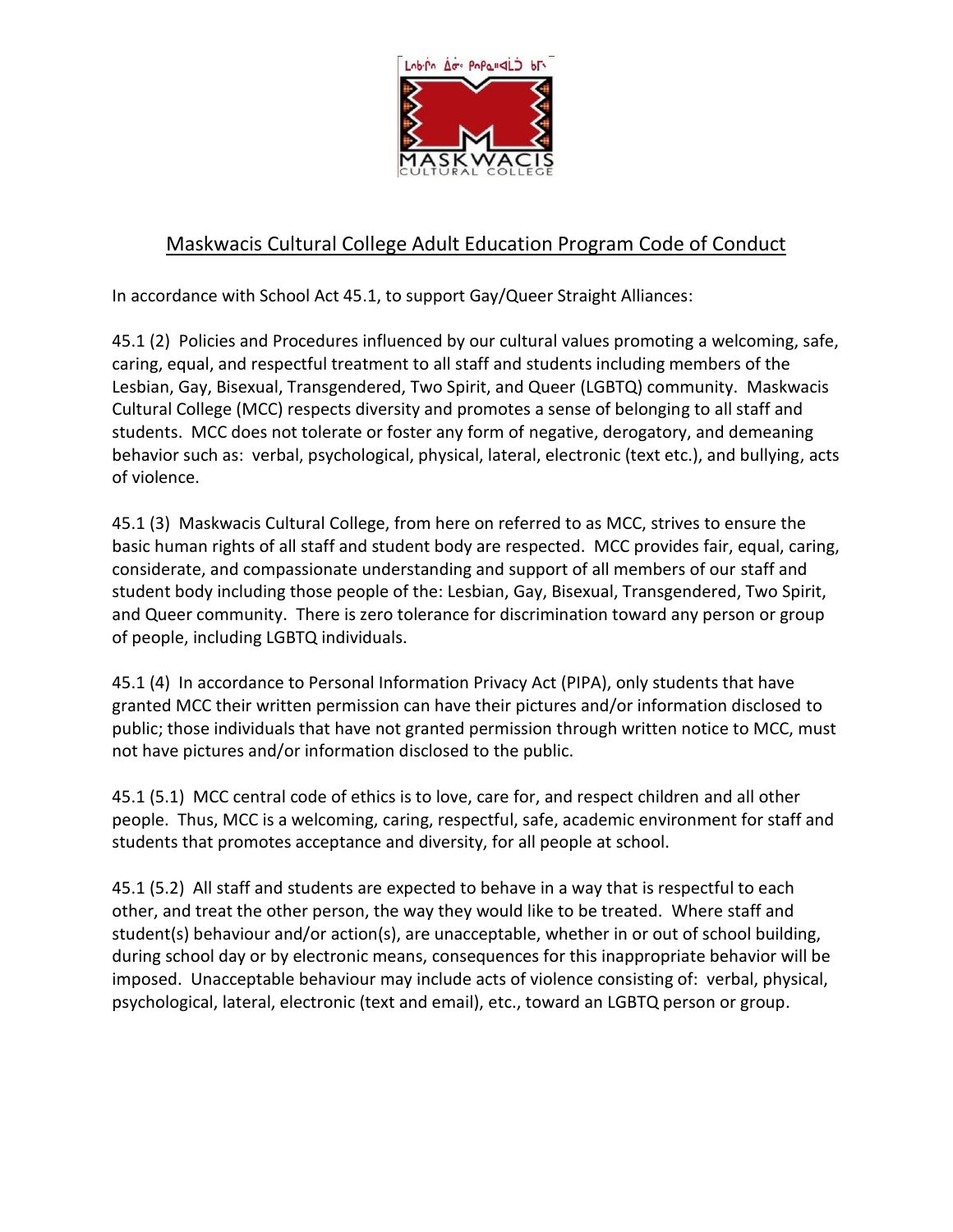

45.1 (5.3) The President of Maskwacis Cultural College has the authority to take appropriate disciplinary action if infraction(s) have been committed toward LGBTQ individual(s) or group(s). Examples of such corrective measures may include:

- Verbal reprimand and then written on file
- Suspension
- Termination from class, program or institution
- Reporting to law enforcement

45.1 (5.4) MCC is a respectful, compassionate, and inclusive, academic environment for staff and students, as such, following Elder's suggestions, provide healing circles for those impacted and engaged individuals, involved in inappropriate behaviour.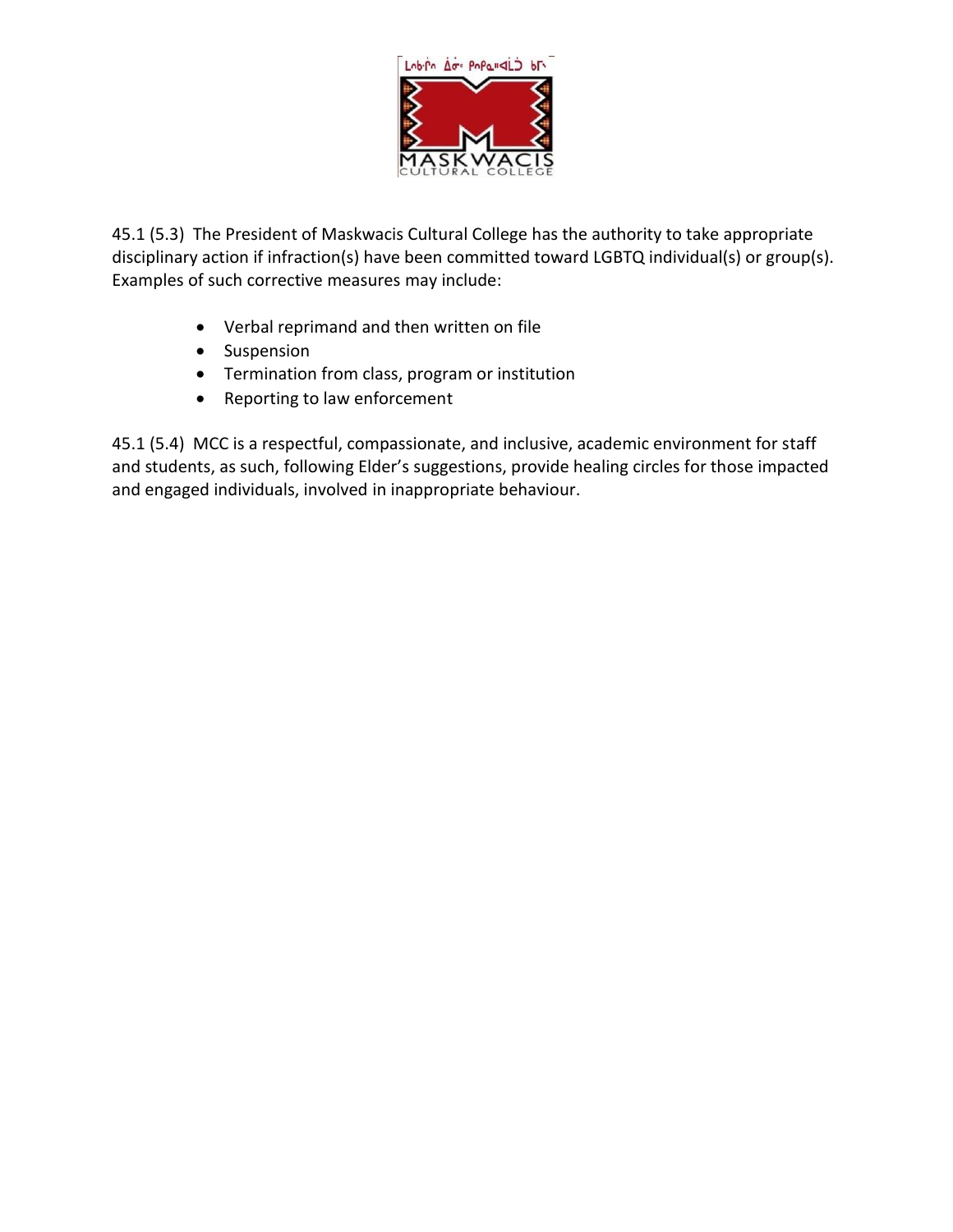

## Maskwacis Cultural College Adult Education Program

In accordance with School Act 16.1:

Policies and Procedures influenced by our cultural values promoting a welcoming, safe, caring, equal and respectful treatment to all students including members of the Lesbian, Gay, Bisexual, Transgendered, Two Spirit, and Queer community. Maskwacis Cultural College respects diversity and promotes a sense of belonging to all students.

The following policies and procedures are designed to align with the protocol of Section 16.1 of the School Act. Maskwacis Cultural College, from here on referred to as MCC, strives to ensure the basic human rights of all student body are respected. MCC provides fair, equal, caring, considerate, and compassionate understanding and support of all members of our student body including those people of the: Lesbian, Gay, Bisexual, Transgendered, Two Spirit, and Queer (LGBTQ) community, by adhering to the following:

1. Support for, and a designated MCC staff member to provide a Gay Straight/Queer-Straight Alliance (GSA/QSA) social club for student(s) immediately, if there is a desire for such a club at MCC.

(\***1.0**) *LGBTQ students are granted immediate permission for the establishment of student organized and or holding of activities.*

(\***1.1**) *Principal will within a reasonable time from request, designate a staff member to serve as staff liaison to facilitate establishment and operation of organization and student activity*.

(\***3.1**) *LGBTQ students have the right to name their organization/social club a GSA/QSA, if they wish to do so. Students have the right to include GSA/QSA in name of an activity*. (\***4.0**) *Principal will immediately inform school authority and Minister if no staff member is available for staff liaison for LGBTQ Alliance.*

(\***6.0***) MCC will adhere to Freedom of Information and Protection of Privacy Act (FOIP), in relation to notification, if any, respecting a voluntary student organization or activity, must be limited to the fact of the establishment of the organization or the holding of the activity. MCC will endeavor to protect the privacy of all students including those of GSA/QSA, in any school-based activity or organization.*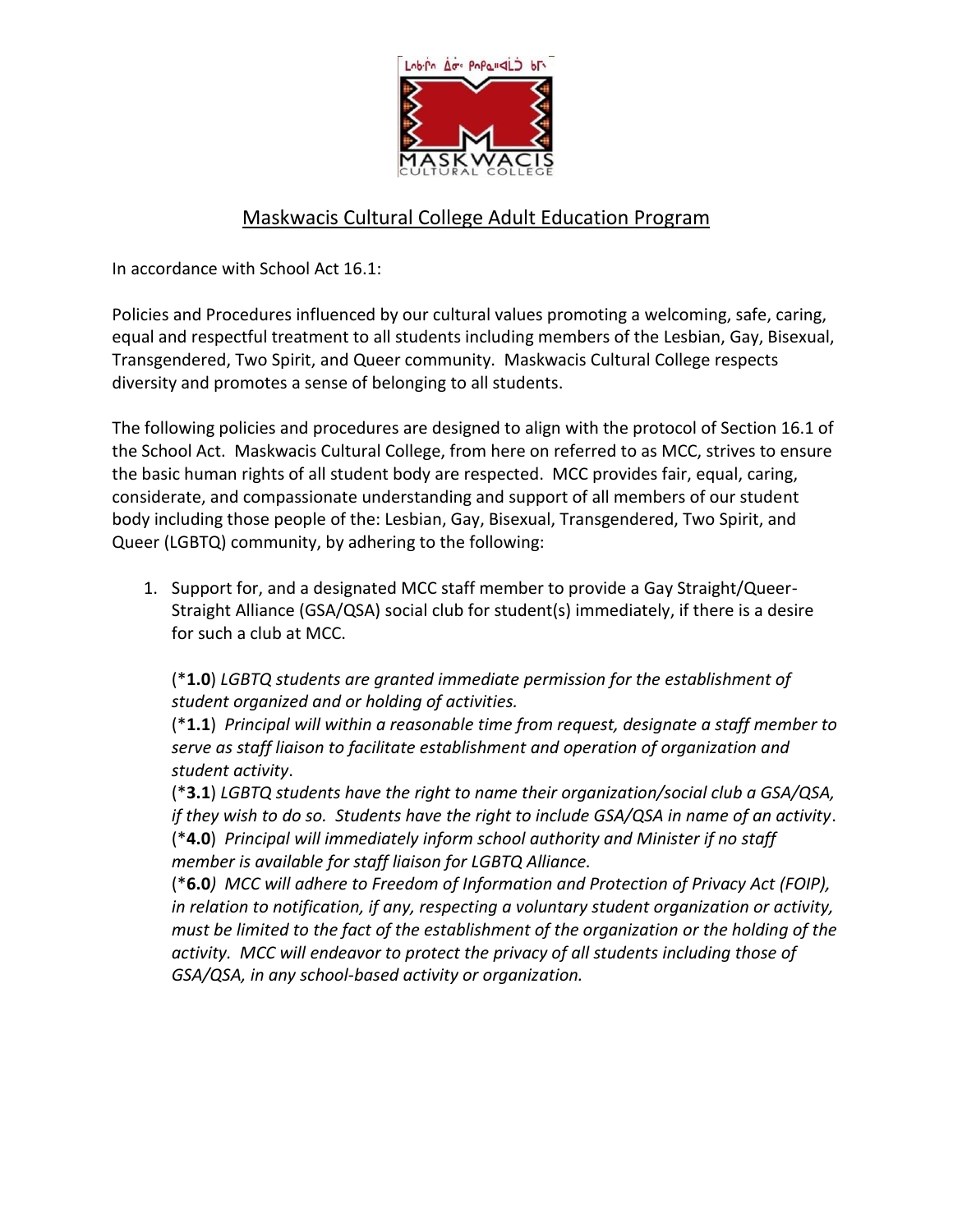

- 2. Appropriate designated non-gender washroom available to students if such a facility is required.
- 3. (Section 20) MCC representatives and students will show utmost respect for LGBTQ student(s) and lifestyle; furthermore, respecting the fact that all people are Kisemanito's creation and deserve respectful treatment. MCC will provide a welcoming, safe, caring, accepting, and respectful, learning environment that respects diversity and fosters a sense of belonging.
- 4. Where student(s) action(s), may that be verbal, physical, psychological, lateral, electronic (email/text), etc., toward an LGBTQ person or group are considered inappropriate and unacceptable, the President of Maskwacis Cultural College has the authority to take appropriate disciplinary action. Examples of such actions may include:
	- Verbal reprimand and then written on file
	- Suspension
	- Termination from class, program or institution
	- Reporting to law enforcement